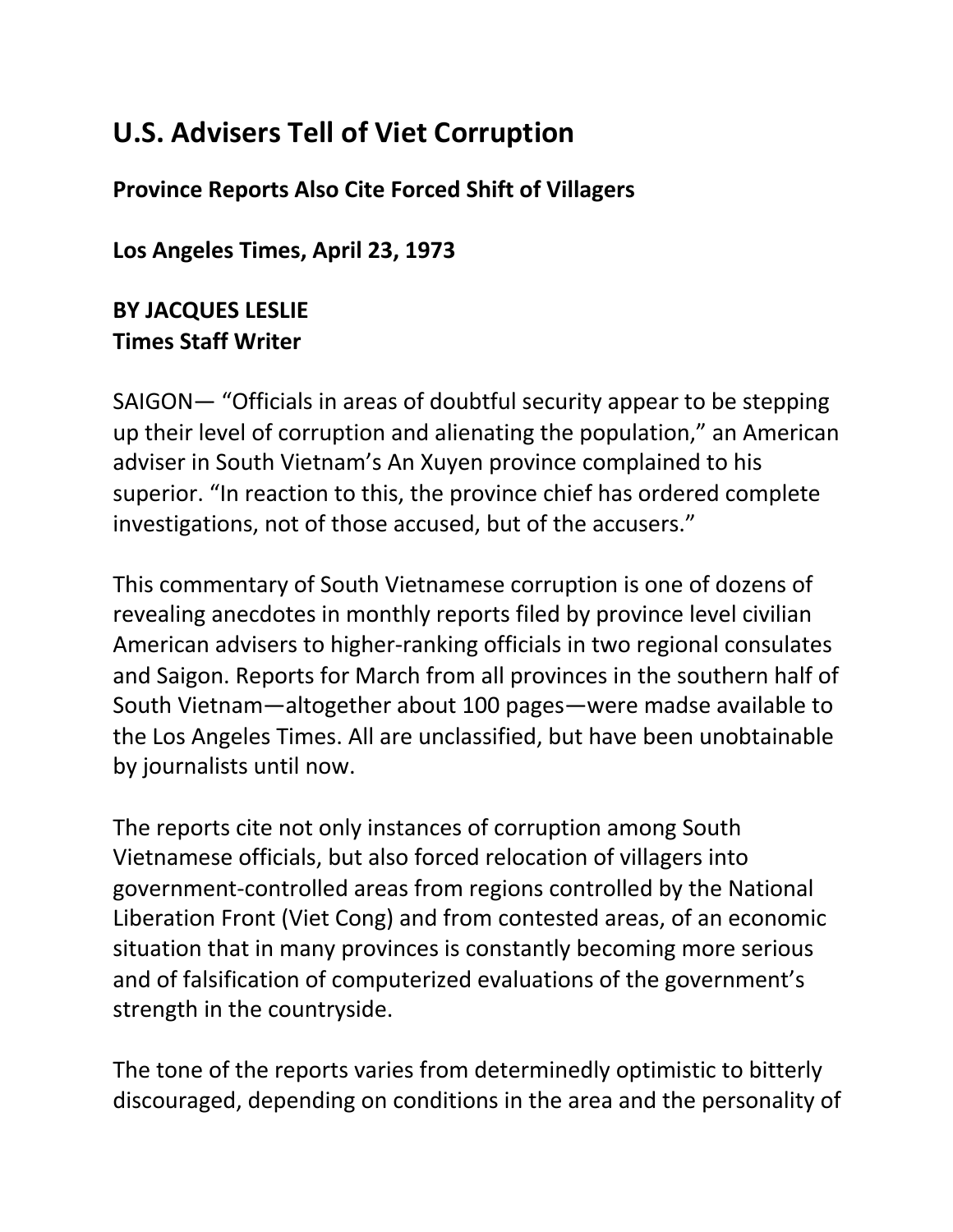the reporter. Considered together, the reports suggest that the political and economic situation in south Vietnam is far more complicated and considerably less cheering than public pronouncements by high-ranking American officials indicate. In some areas, the reports say, the government is making progress; in others it is gradually losing ground.

The advisers who wrote the reports work under George D. Jacobson, now Special Assistant to the Ambassador for Field Operations (SAAFO). Before the ceasefire Jacobson was head of an organization called Civil Operations and Rural Development Support (CORDS). CORDS was disbanded, by the wide variety of projects which advisers discuss in the reports implies that SAAFO is the CORDS post-ceasefire incarnation. The responsibilities of men in both organizations—to help supervise the government pacification program—are the same.

The reports reflect discouragement and even cynicism about the ceasefire. Because of the high level of combat, one report refers to "the almost nonexistent ceasefire." Another winks at a highly questionable ceasefire preparation made by a government official:

"Hoai Duc's district chief, Lt. Col. Nguyen Van Thinh, carried out a unique program of commitment to the RVN (Republic of Vietnam) side during the month, taking the pictures of each family that doesn't like the Communists," approvingly wrote Robert S. McCandliss, an interprovincial representative in Binh Tuy province 60 miles northeast of Saigon.

"The pictures are not only a check on the makeup of each family, but also provide Lt. col. Thinh readily available evidence of the sympathies of his constituents for the RVN side. His albums a re already prepared to show to the ICCS (International Commission of Control and Supervision set up in the ceasefire agreement) whenever they come to Hoai Duc."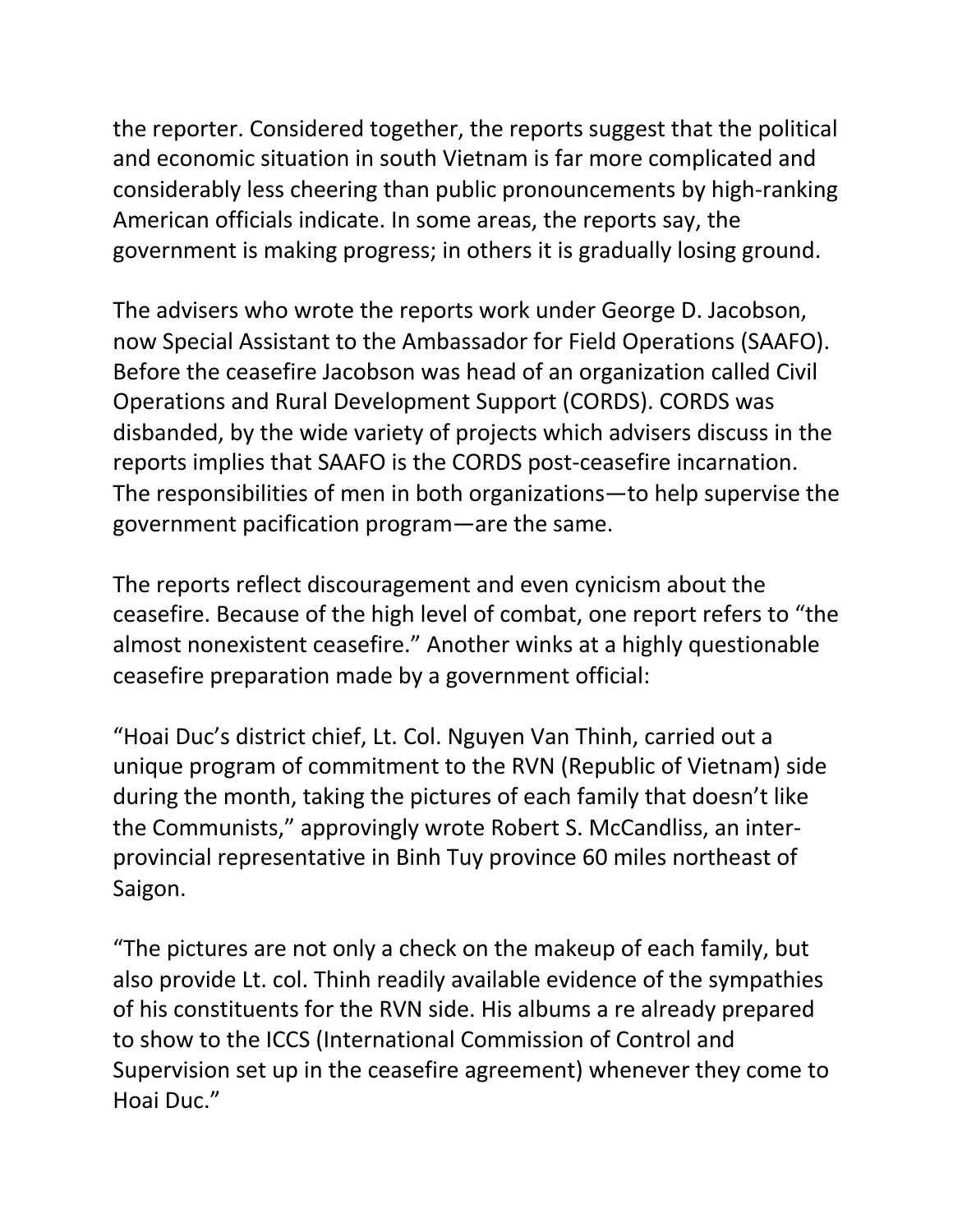This practice became widespread in South Vietnam after the ceasefire. Family members faced arrest or punishment for not allowing their pictures to be taken with the RVN banner, and in addition were required to pay for the photographs. This effort seems designed not only to provide proof of a family's sympathies to a peace-keeping force, but also to create difficulties for the family with the National Liberation Front. In some cases the photos are supposed to be posted outside the family's home.

The reports also document instances of tampering with the government Hamlet Evaluation System. The HES consists of assigning letters to each hamlet, based on its degree of security: An "A" hamlet is totally secure, "B," "C," "D" and "E" hamlets are progressively less so, and a "V" hamlet is controlled by the other side.

"The HES continues to be inflated with new district chiefs susceptible to meeting goals, whether logical or not," wrote inter-province representative Robert M. Traister about Ving Long province in the Mekong Delta.

Traister was even more explicit about the neighboring province of Vinh Binh:

"The HES in Vinh Binh has been rising steadily since the ceasefire," said Traister. "The improvement reflected by the HES is probably more illusory than real since great pressure has been put on Vinh Binh by M.R.-4 (authorities at the Delta regional military headquarters) to raise the HES ratings. Vinh Binh currently has not hamlet, a feat that was brought about my declaring the "V" hamlet present in the January HES as a nonpopulated area. Further inflation of the HES is expected if present pressure to increase the ratings continues."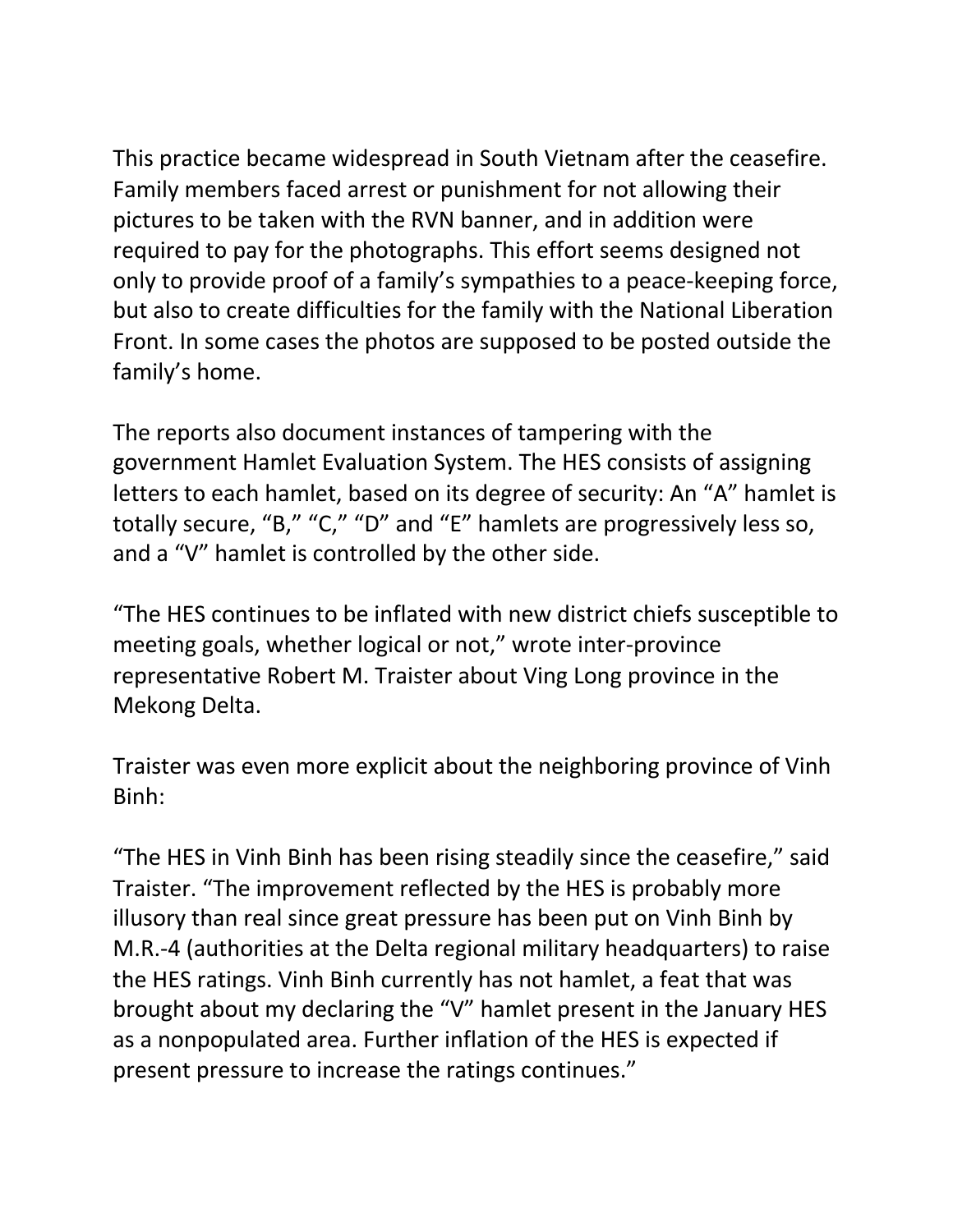HES was started in 1966 by the Americans, who thought they could detect trends in pacification with it. Last year the program was "Vietnamized," and American advisers stopped taking part in the information-gathering process. Many observers believe HES scores were always somewhat inflated, but reports of tampering with the results recently have increased.

A related practice being carried out in the Mekong Delta is the forced relocation of villagers into government-controlled areas. Traister wrote about Vinh Long province:

"The forced movement of people from one location to another in order to better control them for security purposes continues. American aid has now been requested to assist these people. The major objective of the program appears to be achievement of the HES goals assigned by Saigon."

Another Traister report explained how the relocation is handled: once forced to move, the villagers are classified as "war victims" and then become eligible for social welfare. But in this case the system broke down: "The M.R-4 military commanders plan to resettle people out of insecure areas into areas of G.V.N. (Government of Vietnam) control received a setback in Vinh Binh this month when the Ministry of Social Welfare refused to grant war victims status to the 115 families (who were moved). These people are now ineligible for social welfare service relief and must be supported by other means."

Although in January some observers thought after the ceasefire the government would let villagers return to their abandoned homes, even if they were in contested of NLF-controlled areas, these reports indicate that in the Delta, if anything, the contrary is happening.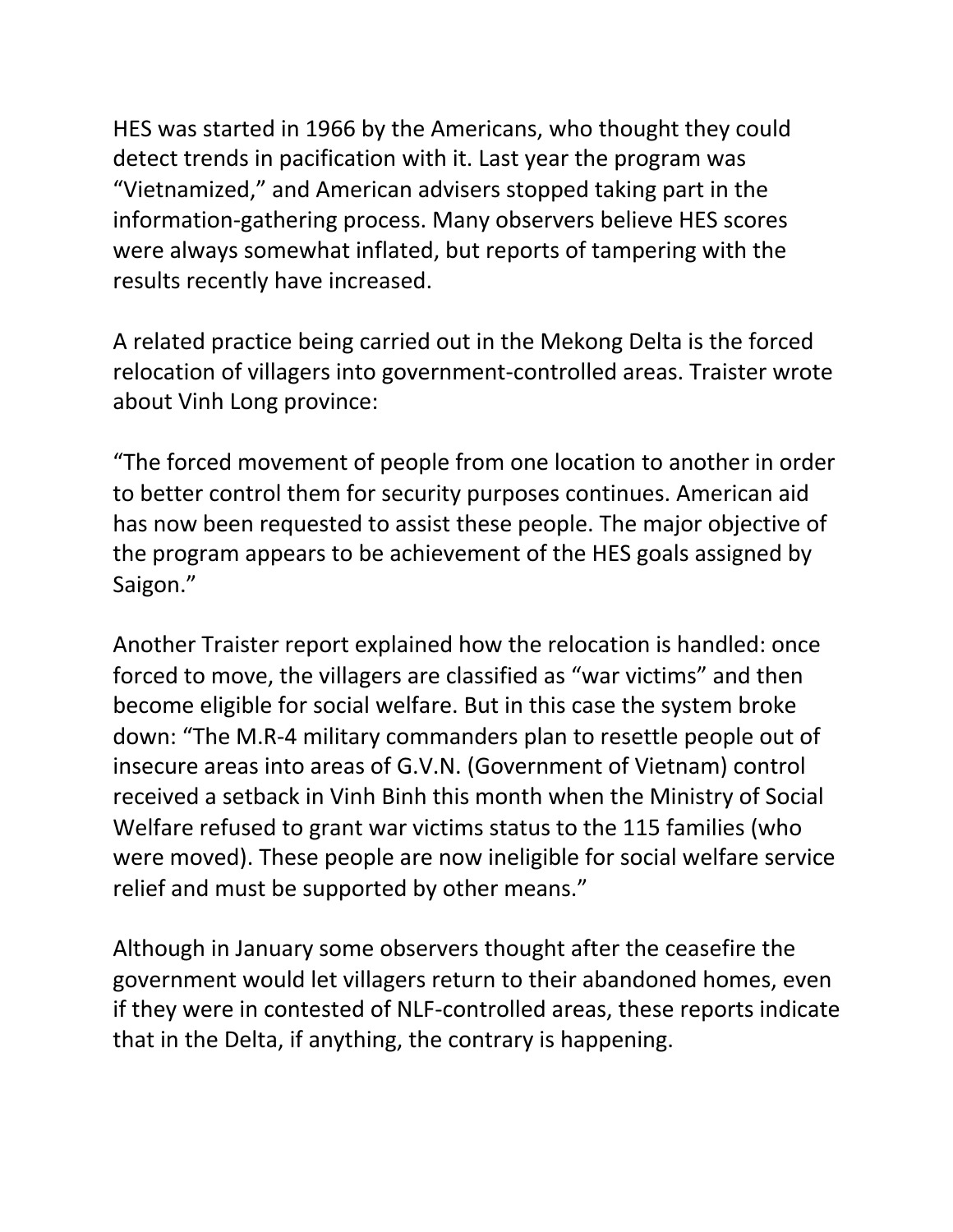One exception is in Phong Dinh province in the delta, where Consul General Thomas J. Barnes reported that plans are being drawn up to return peasants to abandoned lands, but he added that "total resettlement and cultivation will probably not occur during this year."

Not all the relocation has been in the government's favor. Writing about the southernmost province in Vietnam, An Xuyen, inter-province representative Jaime E. Concepion said, "Reports of 1,000 people in Thoi Binh district and nearly 2,000 people in northern Quan Long district indicate a significant resettlement program in progress—but on the wrong side. Viet cong propaganda in these areas has been effective and little countering measures are evident. Should this situation persist, long-range effects will include increased population under Viet Cong control and a subsequently broadened tax base.

"Reasons for this alarming movement of people to non-GVN areas includew persuasive promises by the Communists of land, tax breaks, security, and freedom from military obligations by the Viet Cong, aggravated by general disgust with the maladministration by government officials."

A convincing example of the government's maladministration was given by Norman L. Garner, inter-provincial representative for Binh Long and Binh Duong provices north of Saigon.

"There were reports that the 1,305 Montagnards who were resettled at Nha Bich along Route 13 in Chon Thanh district were starving and forced to eat banana stalks," Garner wrote. "These people were resettled after the end of the rainy season (in December) and have been unable to produce their own food."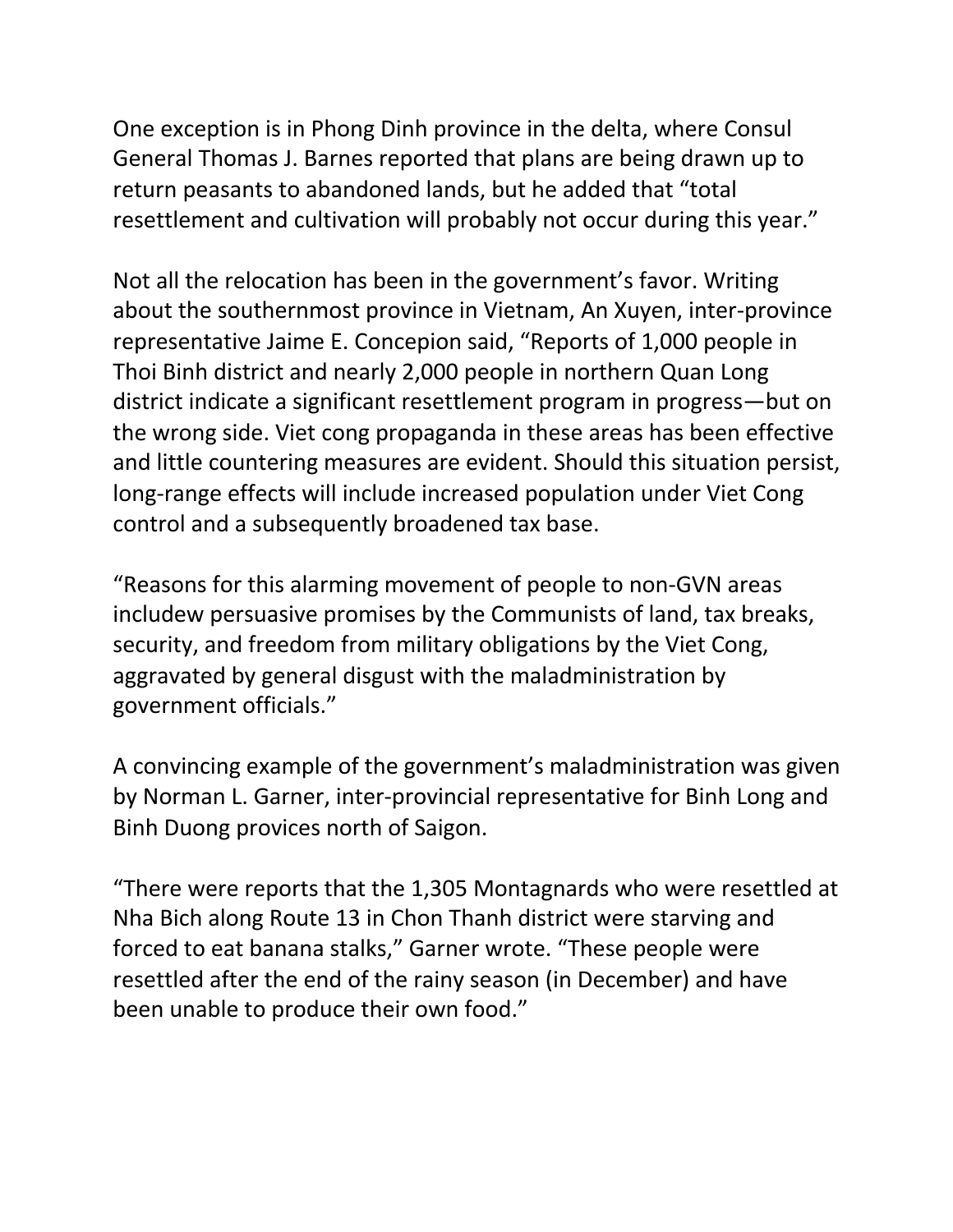Montagnards are mountain tribesmen, ethnically separate from the Vietnamese, who often mistreat them. They are usually the last to receive government services.

One development noted in many reports is the impact of the organization of President Nguyen Van Thieu's New Democracy Party. The reports verify that government officials can lose their jobs in they refuse to join the party.

Overshadowing the government's other problems is what appears to be an increasingly serious economic situation. In Bien Hoa, a province hard hit because of its former economic dependence on American military bases, inter-province representative Clifford C. Nunn Jr. wrote:

"Prices are still rising and the government has made no discernible effort to stabilize the economy. The situation is becoming serious and the people need some demonstrated evidence that action is being taken. Flowery speeches in Saigon will not help. This matter is of more concern to the people than any element of the present military-political situation."

Inter-province representative Nunn wrote about Bien Hoa, "(Government information) cadre are finding it difficult to sell the (ceasefire) agreement as a big victory for the RVN (which is the RVN line) rather than the compromise it is, and they are flustered when asked questions for which they have not been programmed."

The officials document many cases of corruption. Writing about Chuong Thien province in the lower Mekong Delta, inter-province representative Warren E. Parker said, "Further evidence of major attempts and successes at corruption are being seen and heard every day in Chuong Thien's social welfare program, and state resurveys have been ordered in Kine Hung district on old return-to-village payments,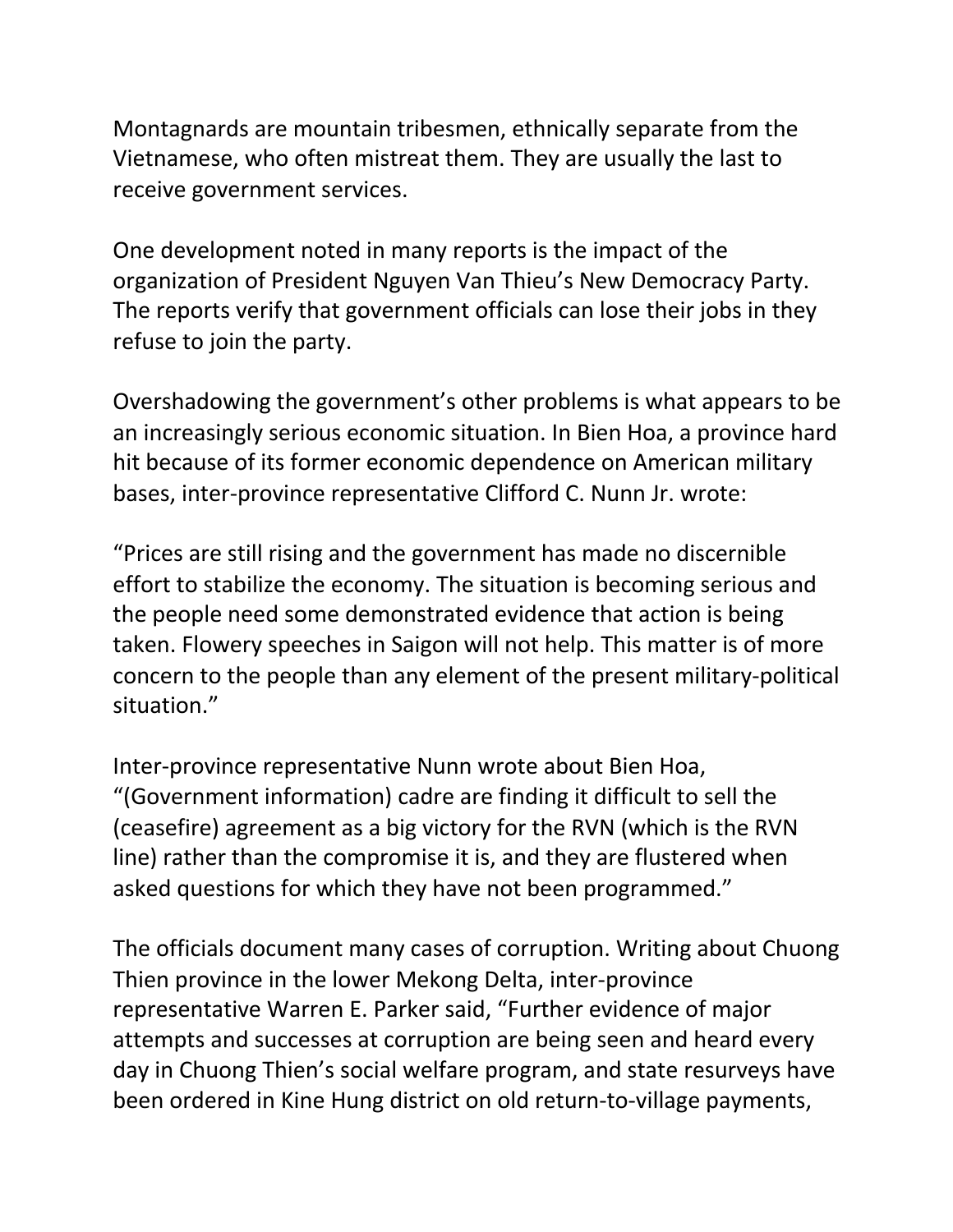certain province officials can already be seen planning new private investments. The entire social welfare program here should be scrapped immediately… Corruption is remaining at a dangerously high (level) and in every portion of the province government.

In Tay Ninh province northwest of Saigon, province representative Bird cited another instance of foul play: "The road-paving project between Hieu Thien and Khiem Hanh districts has been halted because of corruption. The province Pacification Development Council claims that the contractor, who supplied the gravel, mixed it with at least 40% sand… Progress on the road has been stopped pending further investigation."